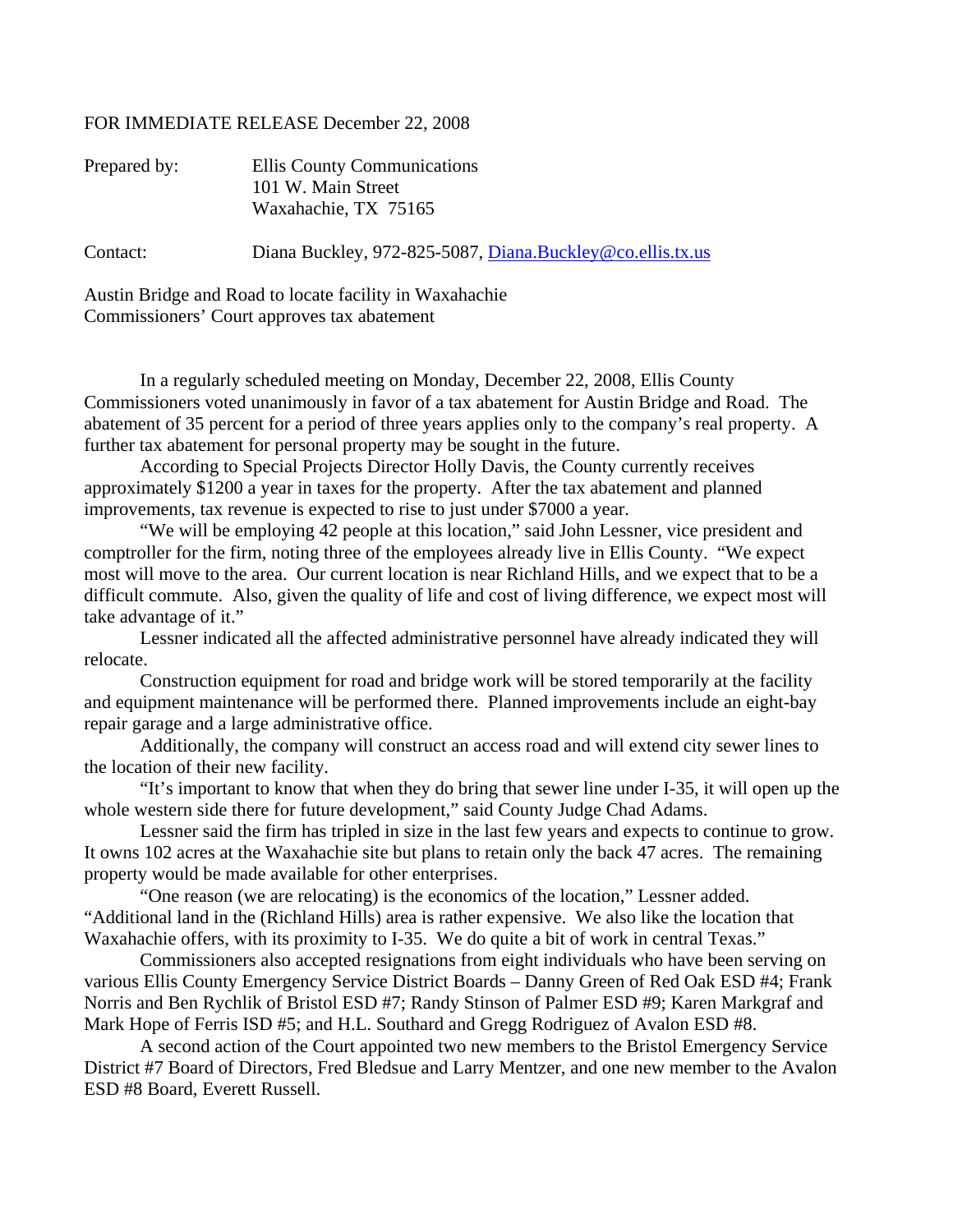"We are still growing in this process of interviewing (board members)," said Adams. "As our population increases, the responsibility of these districts is growing, so we are very, very concerned about who we put in that spot."

 The County has adopted a questionnaire for volunteers to complete, which verifies that they own property in the affected district, are registered to vote, and are citizens of the United States.

 "I have talked to all three of these gentlemen personally," said Commissioner Bill Dodson, pct. 2. "I reviewed their questionnaires, and I went out into the community and talked to other people about these individuals."

 Each prospective board member was asked to give a short personal biography and then to answer a few of the questions from the questionnaire. After the Court voted to appoint them, the three were sworn in by Adams.

 Additionally, the following individuals were reappointed for new two-year terms effective January 1, 2009 through December 31, 2010: James Morrison and Andy Mulvaney of Maypearl ESD #1; Danny F. Green and Bart Hundt of Midlothian ESD #2; James Steele, Vicente Guerrero, and Murrie Wainscott of Italy ESD #3; Stuart Schafer and Dan Keller of Red Oak ESD #4; Bill Gilliland, Jack Dineen, and Gary Beaty of Waxahachie ESD #6; Nancy Carson of Bristol ESD #7; and Mike Greenlee, John Hancock, and Marvin Rhoades of Palmer ESD #9.

 Davis said letters are being sent to the various Boards to inform them of their responsibilities regarding annual reports, oaths of office, training requirements, and bonding requirements. In other business, Commissioners:

- Heard a presentation of general information about the 2010 U.S. Census;
- Approved interlocal cooperation contracts with Palmer ISD, the City of Palmer, and the City of Ferris;
- Approved an interlocal agreement with Hill County, Johnson County, and Somervell County to designate the method that Ellis County will be reimbursed for legal costs by the other counties involved in the creation of the Groundwater Conservation District;
- Approved an amendment to a tax abatement agreement with ABPC, LLC, making minor corrections to the original agreement;
- Heard a presentation from Gabriel Roeder Smith on Ellis County post-employment benefits (OPEB);
- Decided not to change post-employment health benefits but approved a clarification to the Personnel Policy Manual, Section 8.01;
- Heard a presentation from the Waxahachie Daily Light concerning that publication's "Profiles" special edition;
- Authorized the County Judge to sign an agreement regarding the Spring Creek Bridge, approved at a prior meeting of the Court;
- Authorized the County Judge to sign an easement and right of way agreement with Oncor Electric Delivery Company for relocation of power lines associated with the bond program;
- Contracted with Oncor Electric Delivery to provide street lights for the bond program at a revised cost not to exceed \$20,000;
- Rejected the bid for asphalt emulsions from Cleveland Asphalt Company and agreed to send the bid out again since only one bid was received;
- Awarded the 2009 contract for bulk gasoline and diesel to Avenue Fuel Company;